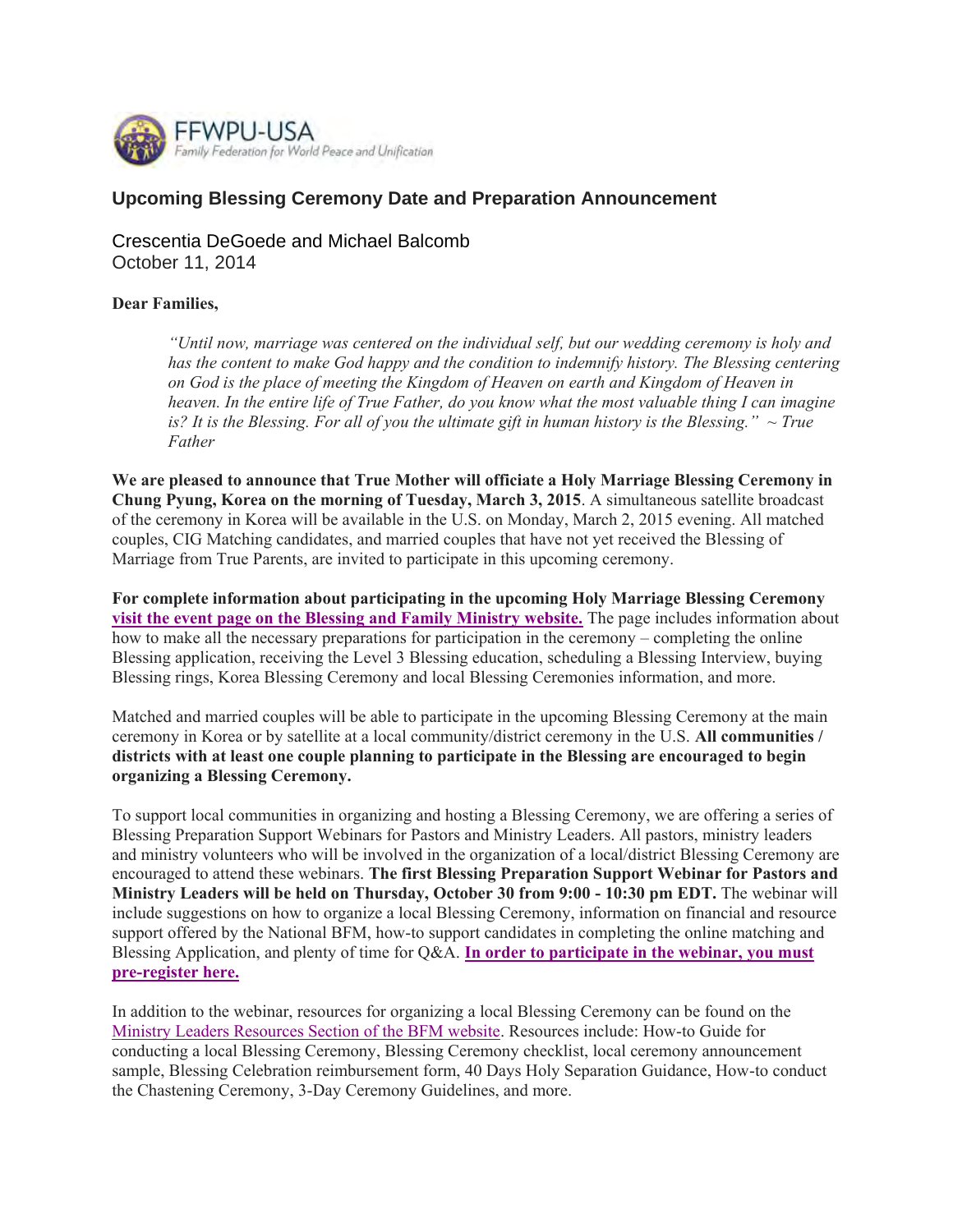Each community will receive a subsidy for each matched or married individual that participates in their Blessing Ceremony to help cover the cost of ceremony related expenses. The subsidy is a portion of each Blessing participant's Blessing Offering. Information about how to receive this subsidy will be explained on the Blessing Preparation Support Webinars for Pastors and Ministry Leaders.

At this time we do not have complete information about how and when True Mother will facilitate the Cheon Il Guk Matching ceremony this year. However, we are certain that she will facilitate the CIG Matching process for qualified candidates, and we anticipate that more information will be coming soon. For more information about the CIG Matching process and qualifications click here. All those who have some level of interest in participating in the CIG Matching and parents of potential CIG Matching candidates are encouraged to join our interactive webinar, the **CIG Matching Orientation on Saturday, November 8, from 12:00 – 7:00 pm EDT**. **Click here to learn more or register for the CIG Matching Orientation.**

We look forward to supporting individuals and families on their journey to the Blessing. Please do not hesitate to contact our national BFM team at: bfmadmin@unification.org with any questions or concerns.

God Bless,

Crescentia Defecde

Crescentia DeGoede Director, Blessing and Family Ministry

Michael Balcomb President, FFWPU-USA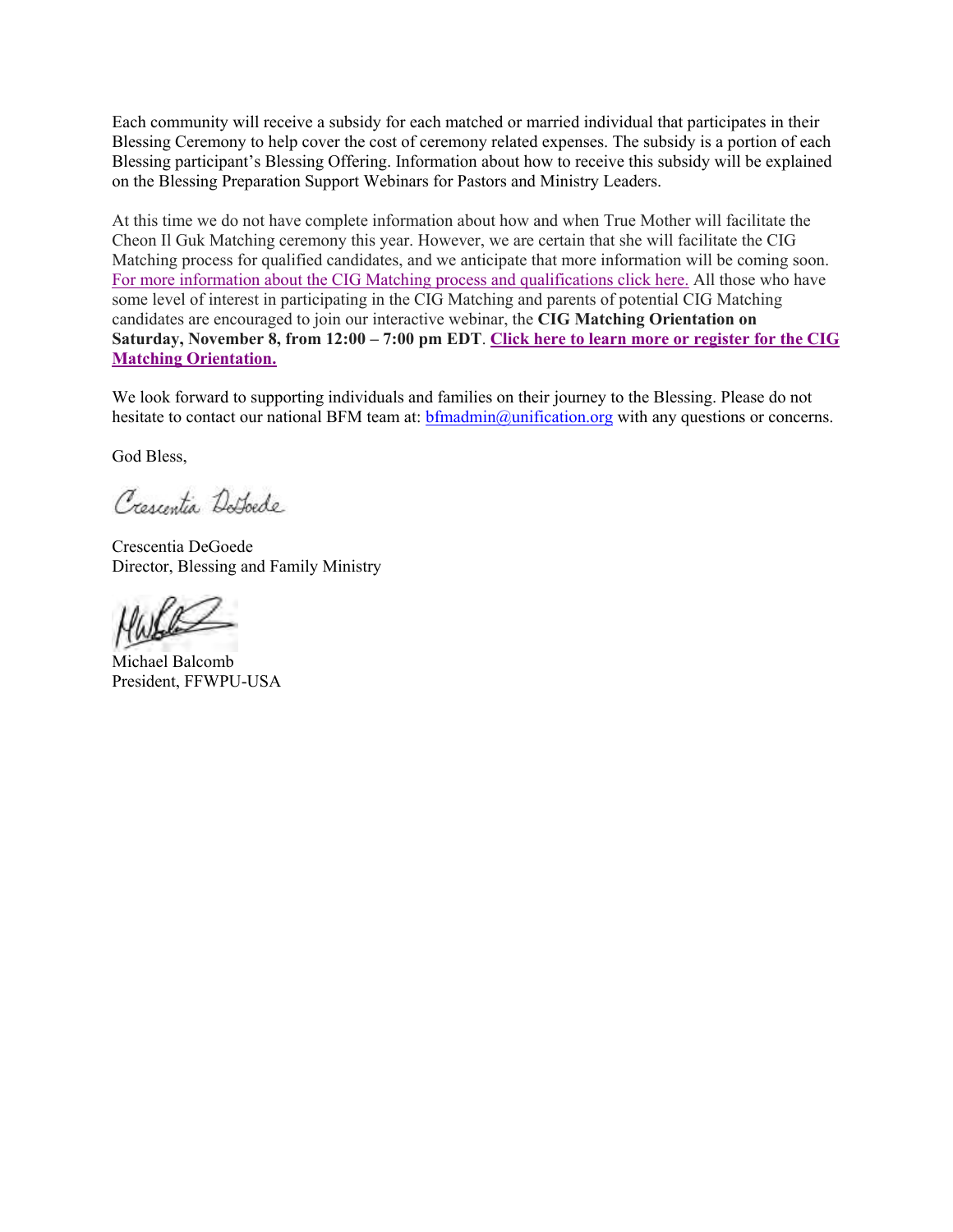Chem I Guickleiding Orlentation



# **Cheon II Guk Matching Orientation**

Saturday, November 8, 2014 12:00 PM - 7:00 PM EST - Show in my Time Zone

# **Webinar Registration** Interseted in attending the next Chean II Guk Matching? Then participation in this CIG Matching Orientation Interactive weblinar is a must. This Orientation will be an informative session for those who are considering attending the 2015 CIG Matching facilitated by True Mother, and is required in order to attend the next upcoming CKS Matching. This Orientation will be done entirely online via Wabiner, and participants will learn and discuss the tollowing: . What Do I Bring to the Table?" - presentation . Wy Heritage, My Legacy" - presentation . Information about the CIG Matching process and qualifications - Teetimoniee from past CIG Matching Cendidates +Q&A We strongly encourage parents of candidates to participate in the Orientation together with their child so that the parents can tully understand the CIG Metching and better support their child. NOTE: There will be an additional required workshop on January 17th, 2015 for confirmed CIG Matching Candidates. "First Name: **Last Name: Email Address:** Webinar organizers are prohibited from soliciting confidential personal information (credit card information, social security numbers, etc.) in the registration form. This questionnaire is not intended to handle sensitive data. Country: State/Province: " indicates a required field

By clicking the "Register Now" button you submit your information to the Webinar organizer, who will use it to communicate with you regerding this event and their other services.

**Register Now Year evalers requirements** 

Your email existees and personal information will be used by the Webinar organizer to communicate with you about this event and their other services. To review the Webher organizer's privecy policy or opt out of their other communications, contect the Webhar organizer directiv.

Bafeguarding your enail eddress and Weblear registration information is falsen nerlocally at GoToWeblnar. GoToWeblnar will not wall or rent. this information.

View the GoToWebloar Priveov Pulky.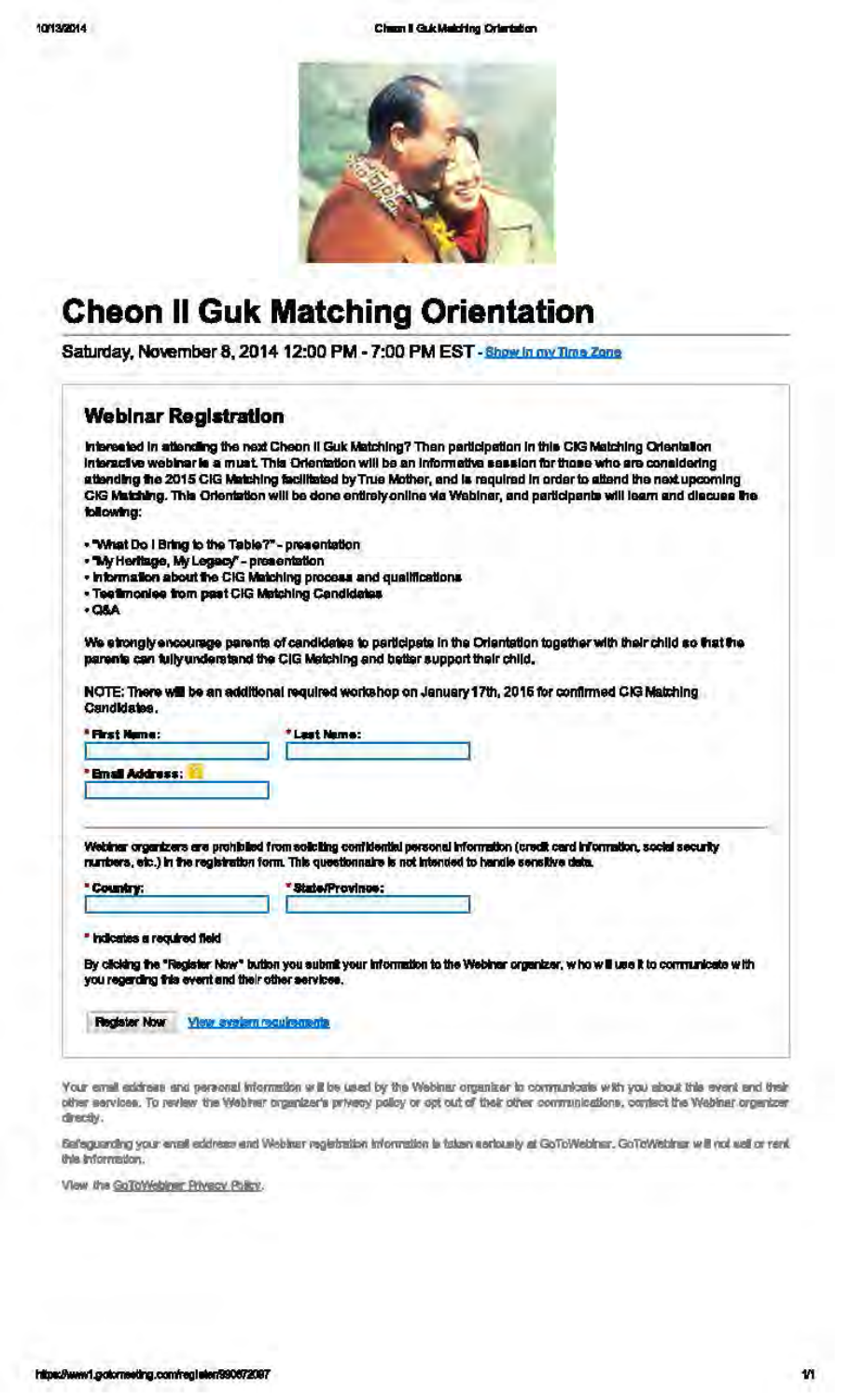

# Cheon 11 Guk Matching

## What is the Cheon Il Guk Matching?

Before departing from this earth, True Father established the ongoing tradition of the Cheon Il Guk matching as a method for Unificationists to connect to their eternal spouse. During the Matching Ceremony, participants are responsible for finding and connecting to their spouse with the guidance of their Original Mind and the support of True Mother.

## Purpose of the Cheon 11 Guk: Matching

From 2001 - 2012 True Parents worked to establish conditions to recreate the original standard of love and innocence prior to the human fall, a realm of absolute goodness under God's dominion. Father prepared the foundation to launch an era of Heavenly authority on Foundation Day. The matching and Blessing of the purest young people under True Parents' authority is one such condition, recreating the original standard of the Blessing. Father has referred to these couples as a "textbook" for the ideals of the Blessing.

# Matching Method for the Cheon 11 Guk: Matching

In October, 2010 and again in March, 2012, Father and Mother presided over CIG matching ceremonies, but rather than recommend partners themselves, True Parents empowered and guided the candidates to identify their own future spouse. Father educated the participants on sensing and following their original minds, how to approach a prospective partner, and guided them throughout the process. He tokl participants that the process should happen naturally, and encouraged that if they feh uncomfortable, unclear or forced, they shoukl feel free to withdraw and not participate. He also introduced a simple method of suggesting balanced or opposite characters, by having participants clasp their hands together and identifying whether their left or right thumb was naturally dominant.

In February 2013 True Mother presided over the matching process. She did not employ one specific method, but moved among the candidates giving encouragement and support. We anticipate that candidates will receive similar education and guidance during the February, 2014 ceremony. However, we are awaiting more detailed information and instructions.

## Qualifications to be a Cheon 11 Guk Matching Candidate

The Cheon II Ouk standard is designed to represent the ideal of innocent and pure Adam and Eve, prior to the fall. In order to qualify for the Cheon Il Guk Matching, you must meet all of the following qualifications:

- 1. Lineage: Must be a Blessed Child (born after your parents received the Blessing from True Parents)
- 2. Age: A minimum age of 20 (western age) on the date of the Blessing Ceremony, and a maximum age of 30
- 3. Purity: Never having kissed, dated, or made an exclusive romantic commitment to another person. Never having been matched before
- 4. Faith: Determination to keep a commitment to the Matching and Blessing with absolute faith. Dissolution of the Blessing is not an option.
- *5.* Unity: Willing to receive the Blessing with someone from any race or nationality
- 6. Health: Those with no specific physical, developmental or psychological problems
- 7. Conditions: Having completes a 7-Day Fast specifically for this Matching & Blessing (even having previously completed a 7-Day Fast)

## How To Apply for the Cheon 11 Ouk Matching

All CIG Matching participants must first complete the Matching Candidate Application, and then apply for the Blessing Ceremony.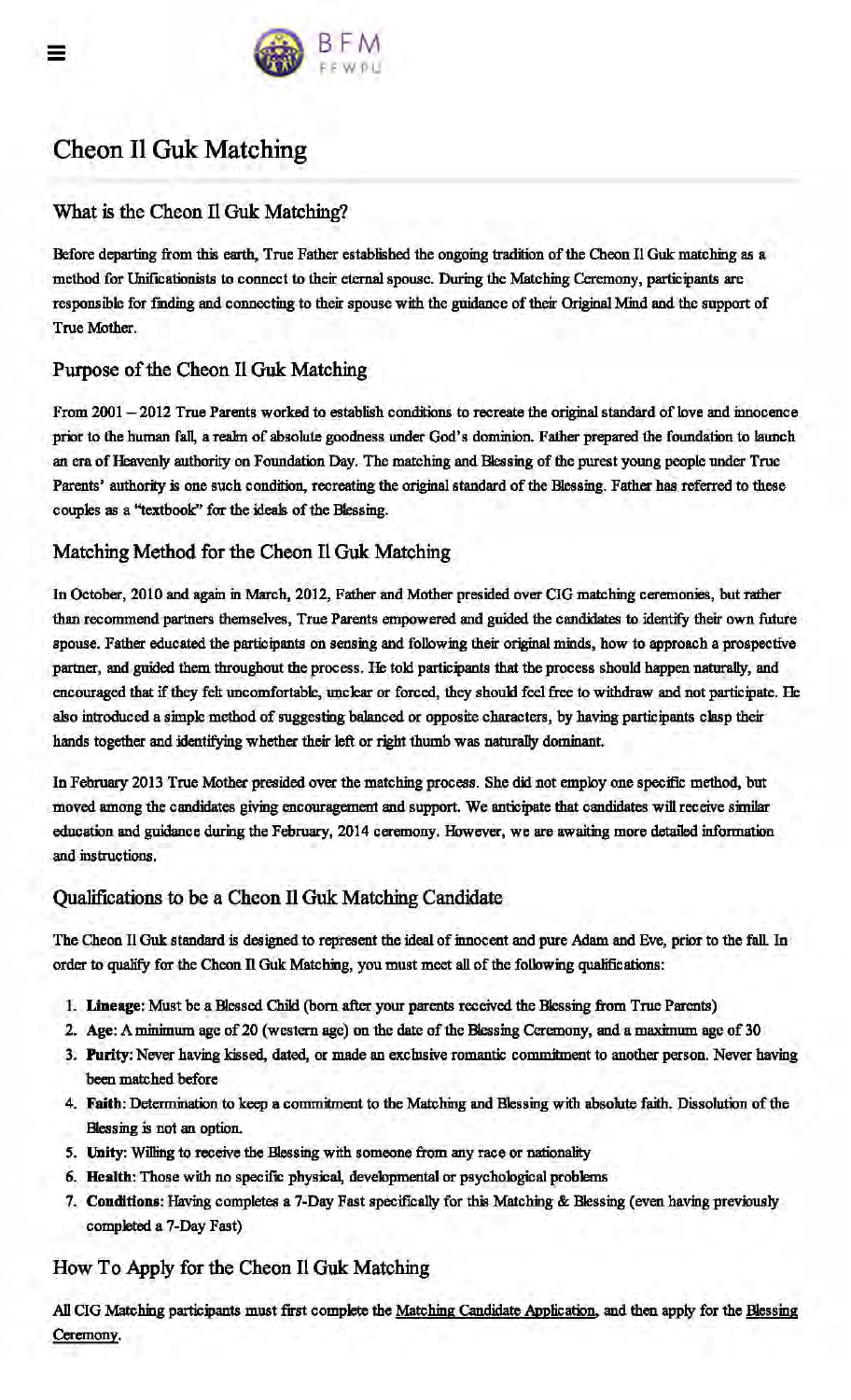

# HOLY MARRIAGE BLESSING **CEREMONY**

**March 3rd, 2015**  (March 2nd in U.S.)

 $\sqrt{2}$ 

Apply for the Blessing

## The Value of the Blessing

The Holy Marriage Blessing Ceremony is a celebration of the commitment of one man and one woman to love each other with God's true love eternally, and to establish their couple and family as a dwelling place of God. True Parents, Rev. Sun Myung Moon and Dr. Hak Ja Han Moon, have made it possible for couples to participate in this ceremony worldwide through their lifelong investment into fulfilling God's Will and bringing about the Kingdom of Heaven on Earth. By participating in this ceremony, couples become part of a worldwide community of Blessed couples striving to embody the true love of God, and receive incredible blessings from God as they begin their journey as a married couple.

### How to Apply

All individuals planning to attend this Marriage Blessing Ceremony will need to complete the Blessing Ceremony Application. To complete the application, applicants will need to fulfill all the necessary requirements, which are outlined in the application.

Apply for the Blessing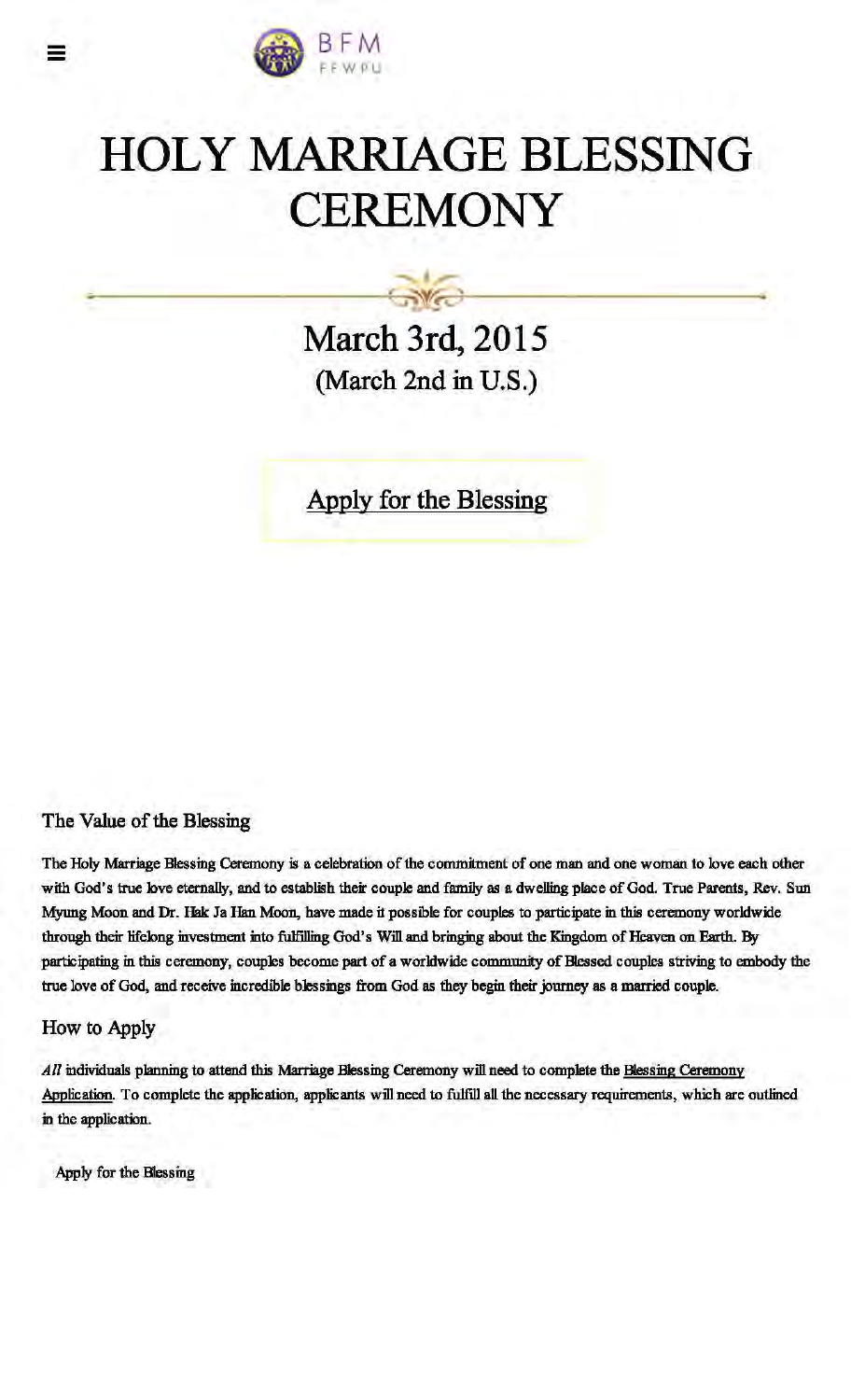## Couples Participating in the Blessing in Korea

The main Blessing Ceremony, officiated by True Mother, will be held in Cheong Pyeong, Korea on the morning of March 3rd, 2015. Surrounding the Blessing Ceremony, a fun and memorable program will be offered for U.S. couples, including sightseeing, couples' activities, and a celebration banquet. All expenses for transportation, food, accommodation, and activities will be covered for all Blessing participants by their Blessing Offerings. Detailed information regarding the schedule and arrival for those attending in Korea is *forthcoming.* 

## Couples Participating in the Blessing in the U.S.

The main Blessing Ceremony in Korea will be broadcast LIVE at various locations throughout the U.S. on the evening of March 2nd, 2015. Local communities / districts are encouraged to creatively organize local Blessing Ceremonies for couples. Please contact your local Pastor for information about how to participate in a Blessing Ceremony in your local community or district.

### Individuals Interested in the Cheon 11 Guk Matching

The Cheon II Guk Matching facilitated by True Mother will be held a few days prior to the Blessing Ceremony. All those considering participating in the CIG Matching are encouraged to learn more about the CIG Matching process and qualifications and register for the CIG Matching Orientation interactive webinar, which will be held on Saturday, November 8th from 12:00 pm- 7:00 pm EDT.

Find a Blessing Interviewer

### Strengthen Your Relationship

### Receive Blessing Education

"Like" our BFM Facebook page to get the most recent updates!

"LIKE" Us On Facebook